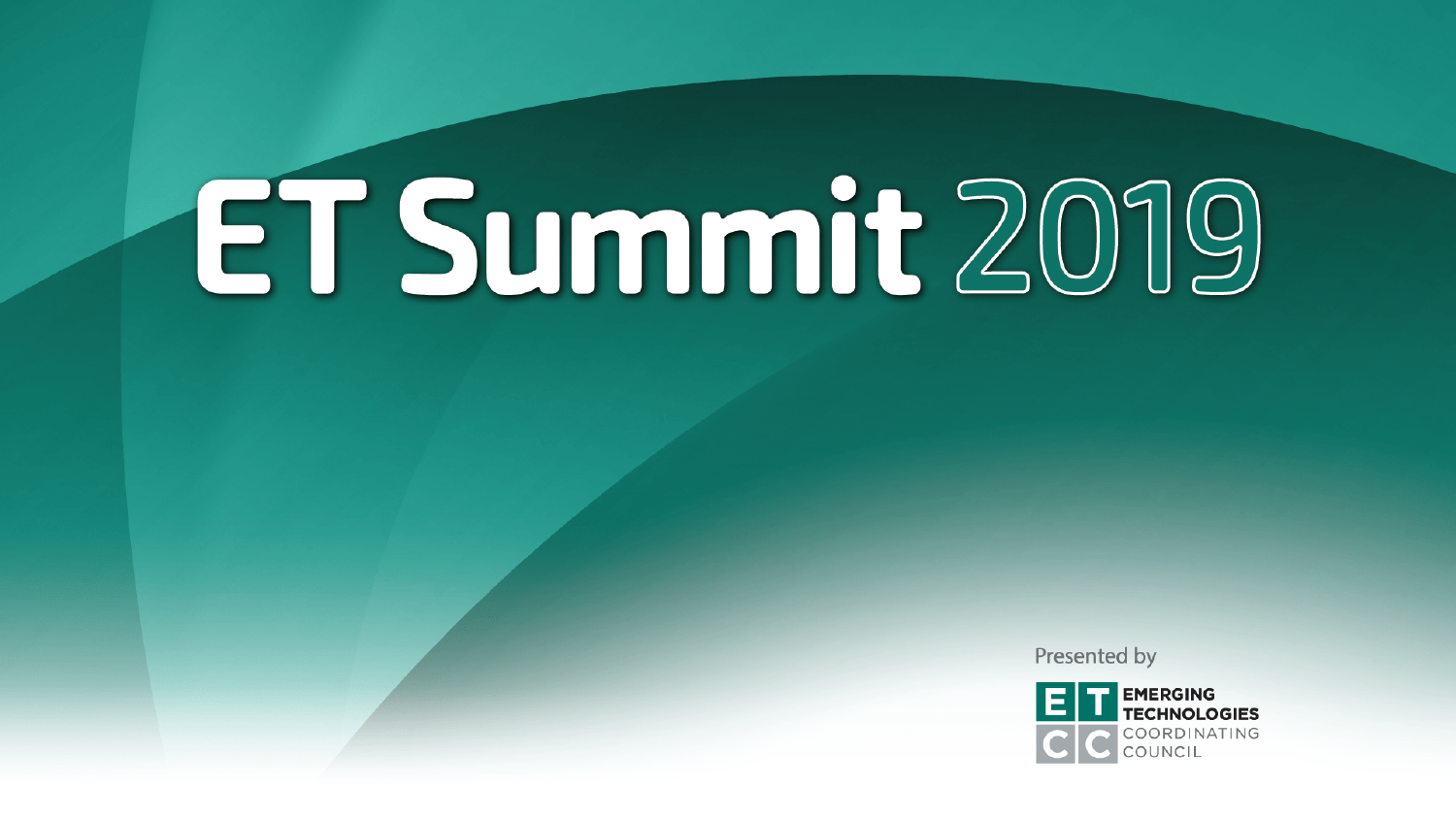

# **Dynamic Airflow Balancing**

# Commercial HVAC Zoning System

Bob French

Chief Evangelist

75F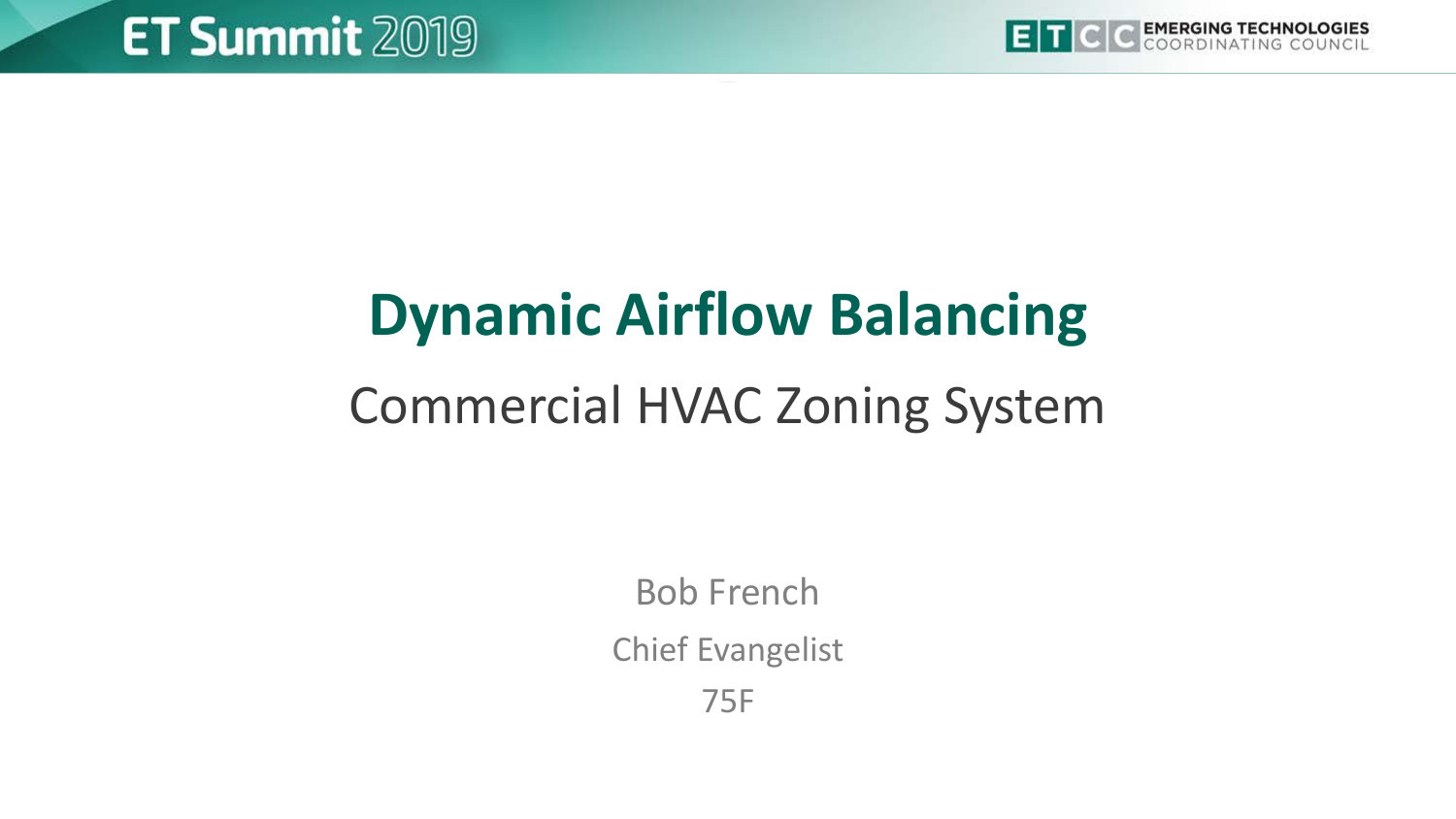

# **Technology**

- 75F Dynamic Air Balancing system designed to improve comfort and save energy:
	- Smart dampers in each zone controlled.
	- Wireless zone controllers (thermostats, occupancy, temp sensors).
	- Proprietary control strategy operates RTU and smart dampers based on zone conditions.
	- Other options include occupancy sensors, setback schedules, DCV/economizer operation.
- Target markets are small to medium commercial buildings with 3-20 ton constant volume RTUs.
- User-friendly online portal provides facility managers key data about RTU operation and schedules, set points, and air temperatures in each zone. *These are the additional non-benefits of small commercial EMS.*

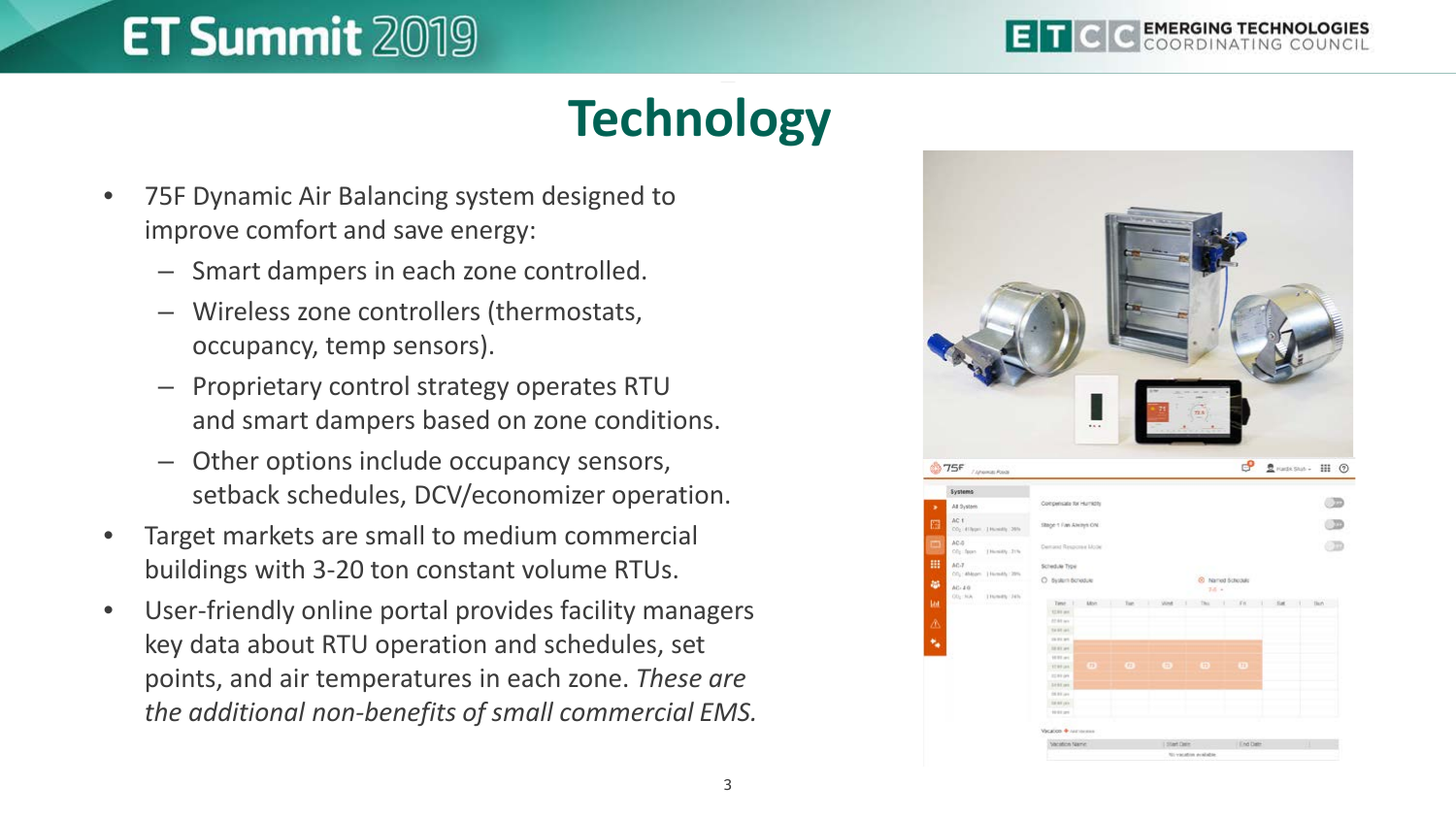

#### Indirect competitors of 75F: Honeywell Zoning Systems, and others…

A schematic diagram of the 75F system and its components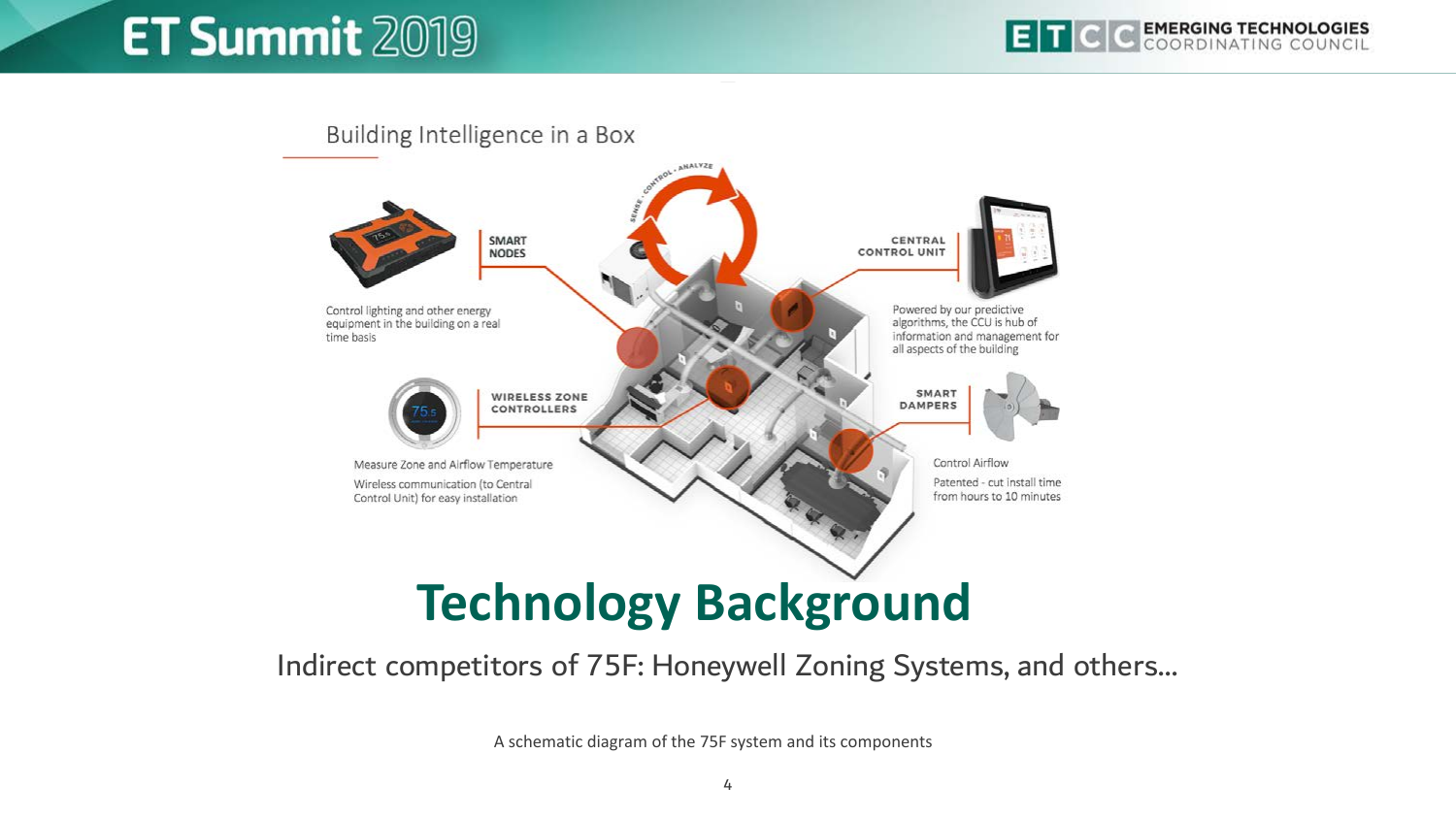

# **Technology Background**

- Baseline technology is RTU operating at constant volume with no demand controlled ventilation (DCV).
- System balancing shows energy savings: 8-13%
	- *Rob Falke, "How Does Air Balancing Save Energy," Contracting Business Magazine, 2010.*
- 75F claims:
	- 35% heating energy savings including savings from DCV.
	- 20% cooling energy savings.

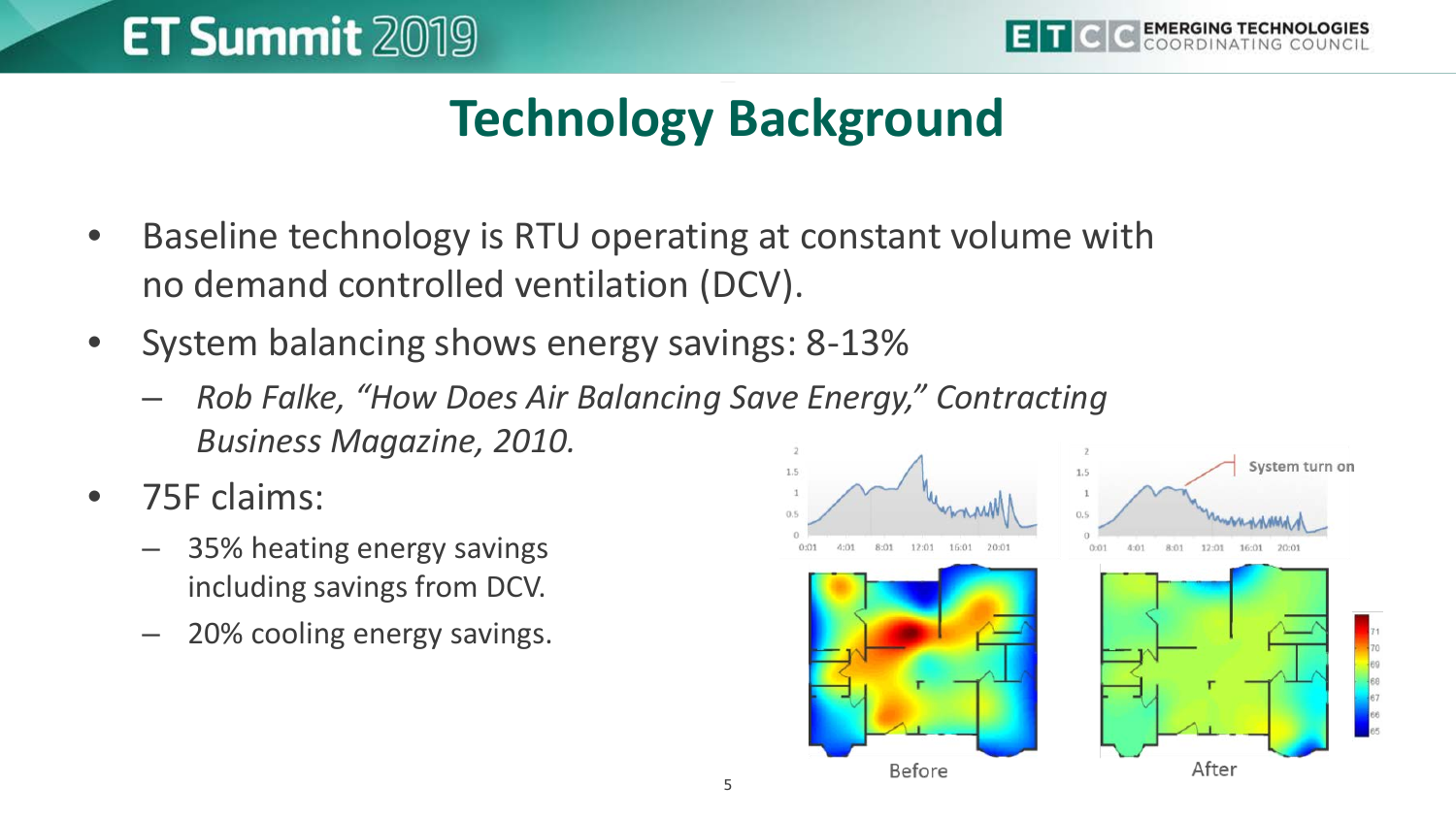

# **SDG&E Pilot Study Host Site**

- An industrial facility with adjacent office space
- The office space on  $2^{nd}$  floor and conditioned by 9 packaged constant volume rooftops (RTUs). Existing RTUs are 11 years old.

| PACKAGE GAS/ELEC SCHEDULE                     |                     |                                      |                   |                          |      |          |                |                |                    |                          |                                 |                        |            |             |                |                         |                                                                      |
|-----------------------------------------------|---------------------|--------------------------------------|-------------------|--------------------------|------|----------|----------------|----------------|--------------------|--------------------------|---------------------------------|------------------------|------------|-------------|----------------|-------------------------|----------------------------------------------------------------------|
| <b>TAG</b>                                    | <b>MAKE/MODEL</b>   | <b>AREA SERVED</b>                   | <b>INDOOR FAN</b> |                          |      |          | <b>COOLING</b> |                |                    | <b>HEATING</b>           |                                 | <b>ELECTRICAL DATA</b> |            |             |                | OPER.                   |                                                                      |
|                                               |                     |                                      | <b>CFM</b>        | $E.S.P.$ B.H.P. $O.S.A.$ |      |          | TOT.<br>(MBH)  | SENS.<br>(MBH) | <b>SEER</b>        | <b>INPUT</b><br>(MBH)    | <b>AFUE</b>                     | <b>VOLTAGE</b>         | <b>MCA</b> | <b>FUSE</b> | <b>FILTERS</b> | <b>WEIGHT</b><br>(LBS.) | <b>REMARKS</b>                                                       |
| AC\                                           | CARRIER<br>48PGLM04 | 2ND FLOOR<br>NW OFFICES              | 1200              | 0.6                      | .33  | 135      | 36.0           | 26.1           | 14.0               | 51.0                     | 80                              | $460 - 3$              | 9.0        | 15          | (4)16x20x2     | 948                     | WITH FACTORY FLAT BASED CURB. MANUAL OSA<br>HOOD AND FILTER RACK     |
| /ac\<br>2                                     | CARRIER<br>48PGLM04 | 2ND FLOOR<br>BRK/CONF                | 1200              | 0.6                      | .33  | 310      | 36.0           | 26.1           | 14.0               | 51.0                     | 80                              | $460 - 3$              | 9.0        | 15          | (4)16x20x2     | 948                     | WITH FACTORY FLAT BASED CURB, MANUAL OSA<br>HOOD AND FILTER RACK     |
| AC<br>3                                       | CARRIER<br>48PGNM03 | 2ND FLOOR<br>CONF                    | 800               | 0.6                      | 20   | 170      | 24.9           | 17.9           | 14.0               | 51.0                     | 80                              | $208 - 1$              | 21.8       | 30          | (4)16x20x2     | 936                     | WITH FACTORY FLAT BASED CURB, MANUAL OSA<br>HOOD AND FILTER RACK     |
| AC<br>4                                       | CARRIER<br>48PGLM04 | 2ND FLOOR<br>NE OFFICES              | 1200              | 0.6                      | .33  | 150      | 36.0           | 26.1           | 14.0               | 51.0                     | 80                              | $460 - 3$              | 9.0        | 15          | (4)16x20x2     | 948                     | WITH FACTORY FLAT BASED CURB, MANUAL OSA<br>HOOD AND FILTER RACK     |
| AC <sup>\</sup><br>$\overline{\phantom{a}}^5$ | CARRIER<br>48PGLM05 | 2ND FLOOR<br>RD LAB                  | 1600              | 0.6                      | .50  | 210      | 48.9           | 35.5           | 14.8               | 51.0                     | 80                              | $460 - 3$              | 11.4       | 15          | (4)16x20x2     | 1063                    | WITH FACTORY FLAT BASED CURB. MANUAL OSA<br>HOOD AND FILTER RACK     |
| AC<br>6                                       | CARRIER<br>48PGLM04 | 2ND FLOOR<br>WEST OFFICES            | 1200              | 0.6                      | .33  | 250      | 36.0           | 26.1           | 14.0               | 51.0                     | 80                              | $460 - 3$              | 9.0        | 15          | (4)16x20x2     | 948                     | WITH FACTORY FLAT BASED CURB, MANUAL OSA<br>HOOD AND FILTER RACK     |
| $\sqrt{2}$                                    | CARRIFR<br>48PGDM12 | 2ND FLOOR<br><b>WEST OPEN OFFICE</b> | 4000              | 0.8                      | 2.06 | 630      | 125.6          | 95.3           | 12.0<br><b>FFR</b> | 181.0                    | 80                              | $460 - 3$              | 27         | 30          | (4)20x25x2     | 1561                    | WITH FACTORY FLAT BASED CURB, DRY BULB<br>ECONOMIZER AND FILTER RACK |
| AC<br>8                                       | CARRIER<br>48PGDM12 | 2ND FLOOR<br>EAST OPEN OFFICE        | 4000              | 0.8                      | 2.06 | 630      | 125.6          | 95.3           | 12.0<br>EER        | 181.0                    | 80                              | $460 - 3$              | 27         | 30          | (4)20x25x2     | 1561                    | WITH FACTORY FLAT BASED CURB, DRY BULB<br>ECONOMIZER AND FILTER RACK |
| AC<br>$\sqrt{9}$                              | CARRIER<br>50PG-C06 | 2ND FLOOR<br>IT ROOM                 | 2000              | 0.6                      | 75   | $\Omega$ | 62.4           | 45.9           | 14.8               | $\overline{\phantom{a}}$ | $\hspace{0.1mm}-\hspace{0.1mm}$ | $460 - 3$              | 15.4       | 25          | (4)16x20x2     | 991                     | PROVIDE HEAD PRESSURE CONTROLLER<br>COOLING ONLY 24-HOUR             |
|                                               |                     |                                      |                   |                          |      |          |                |                |                    |                          |                                 |                        |            |             |                |                         |                                                                      |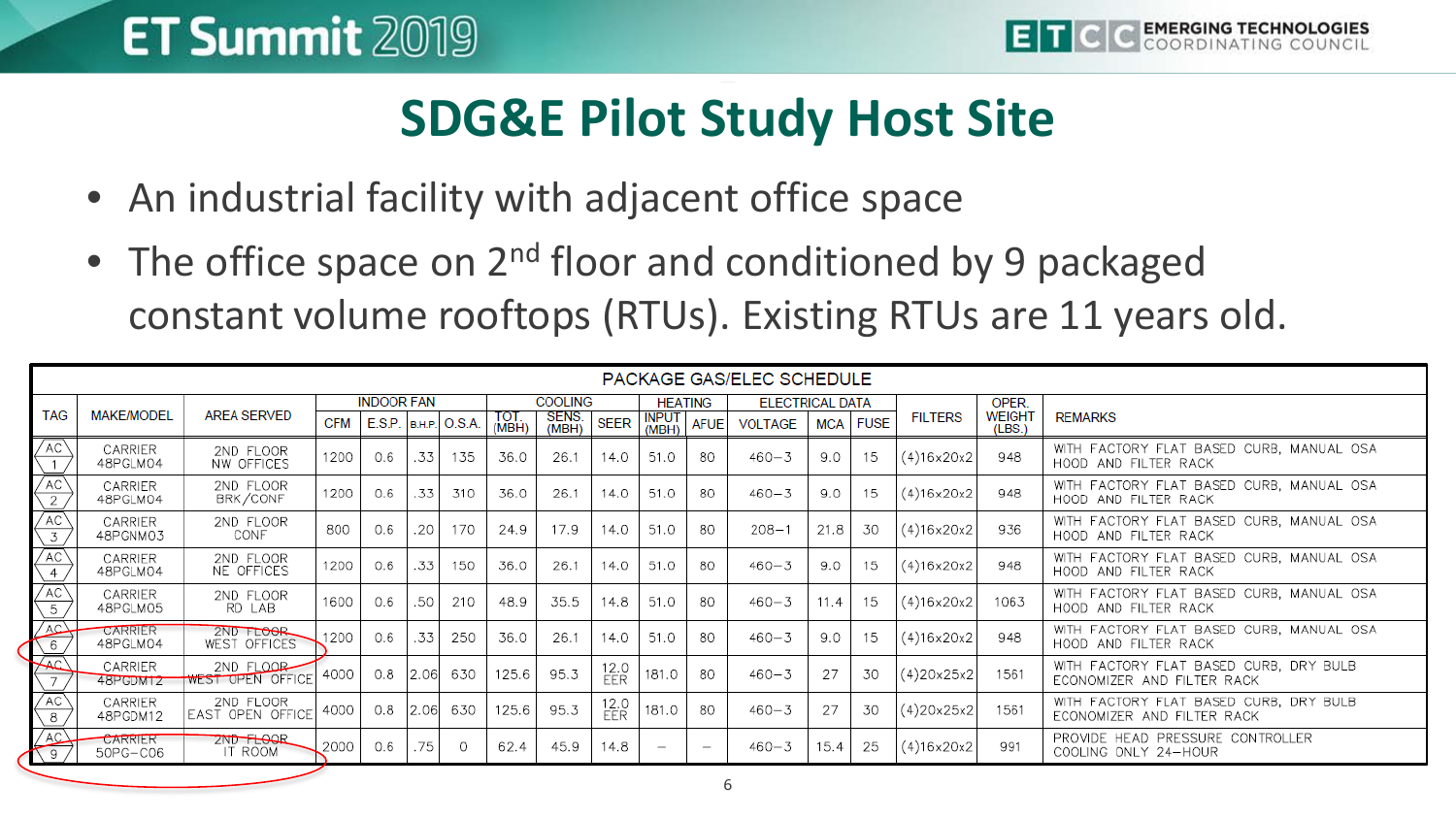**EMERGING TECHNOLOGIES** 

#### **Floor Plan Tagged with RTUs**

#### **RTU AC/1 (3 tons) has 5 zones RTU AC/7 (10 tons) has 8 zones**

#### **RTU AC/4 (3 tons) has 6 zones RTU AC/8 (10 tons) has 10 zones**



• Zoning system should provide the most benefit when the space is zoned properly. Two groups of RTUs provide the mean of validation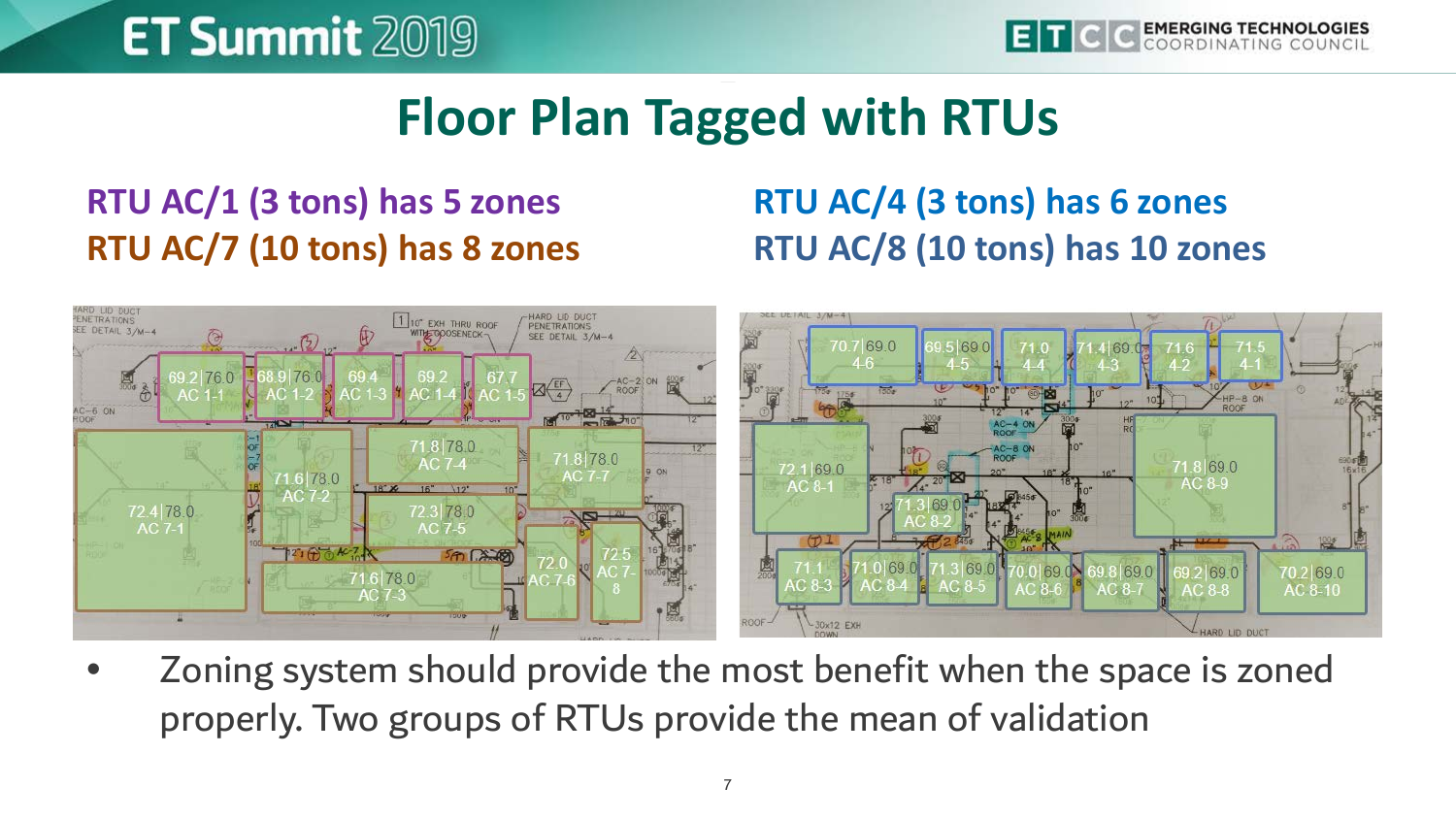# **SDG&E Pilot Monitoring**

- Data collected over range of heating degree days and cooling degree days from November 2017 through November 2018, monitoring period:
	- Baseline RTU operation
	- 75F dynamic balancing operation
	- 75F dynamic balancing and DCV operation (not tested)
- System operated with adjacent one-week periods of baseline and 75F during the monitoring period.
- 75F has other capabilities that **were not** evaluated in this demo: *occupancy sensors, economizers, IAQ sensors, and demand response capabilities*. Some of these capabilities are being rolled out in 2019.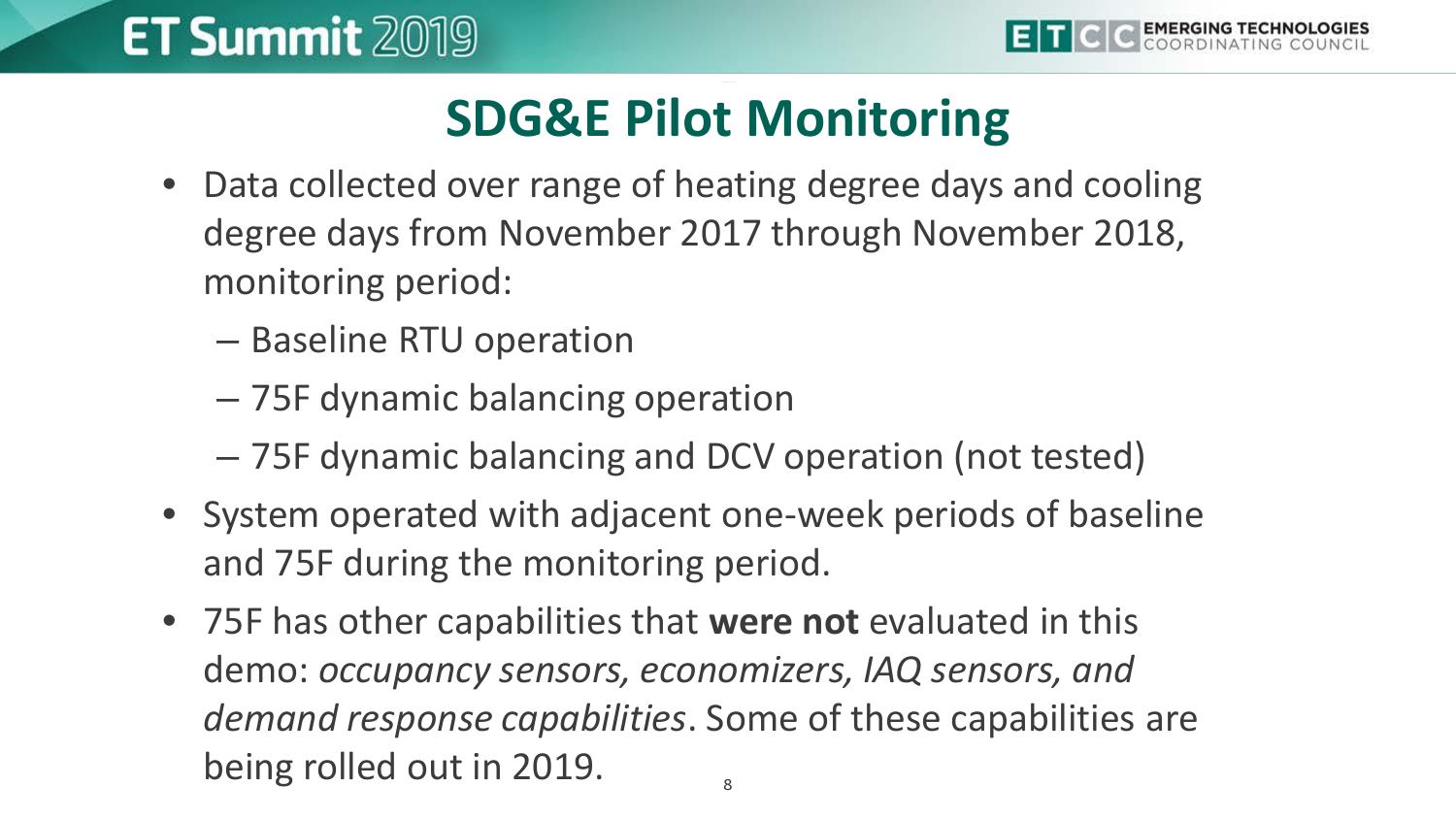#### **Preliminary Result – RTU AC/1 (Serves Perimeter Offices)**

#### **45% - Natural Gas Savings during the monitoring period**

#### **44% - Electricity Savings during the monitoring period**



The results are comparable to AC/4, which also serves the perimeter offices.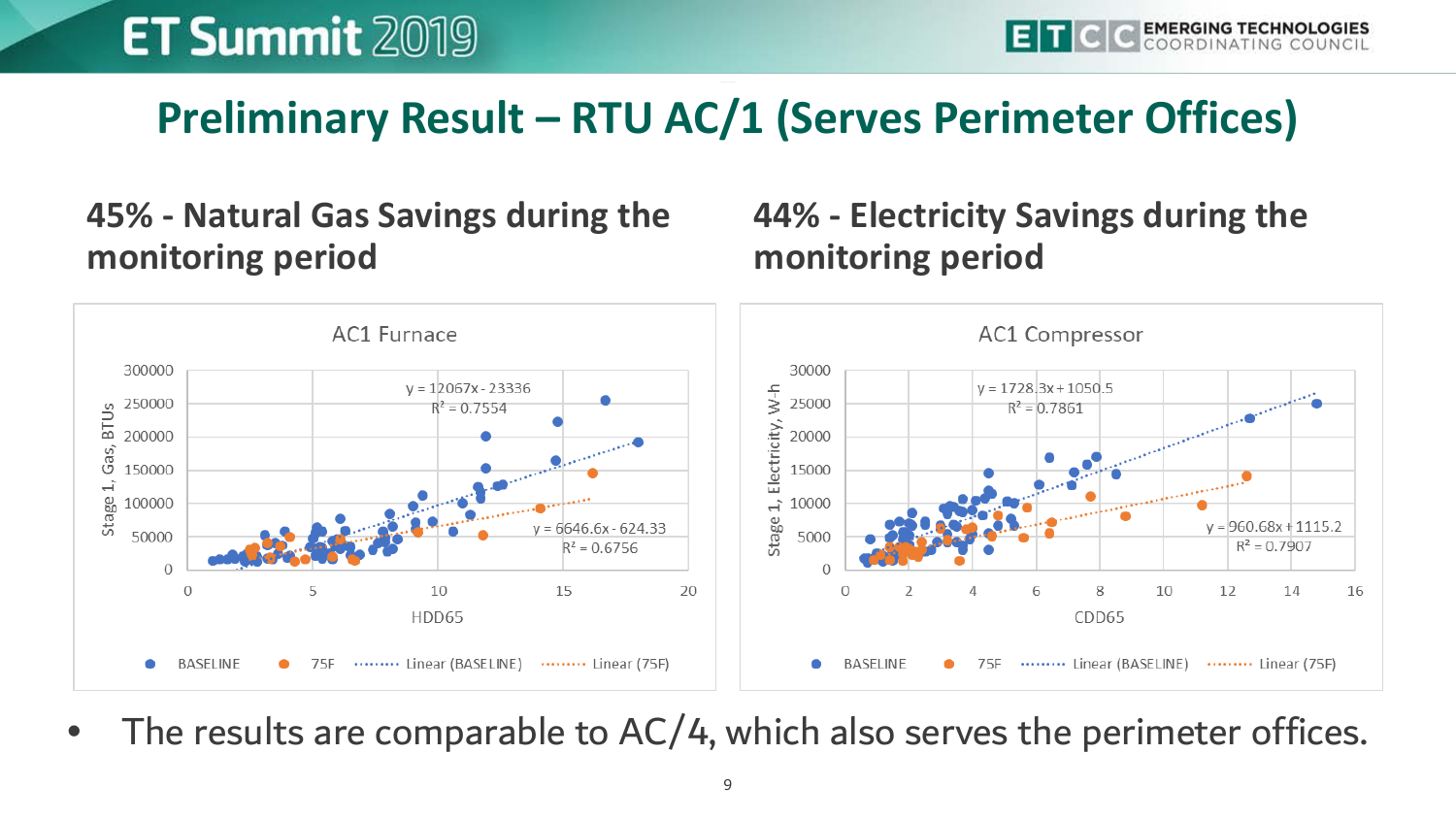#### **Preliminary Result – RTU AC/7 (Serves Open Offices)**

#### **No measurable savings No measurable savings**



- The results are comparable to AC/8, which also serves the open office areas.
- The open office space provide natural air mixing that diminishes the benefits of zoning.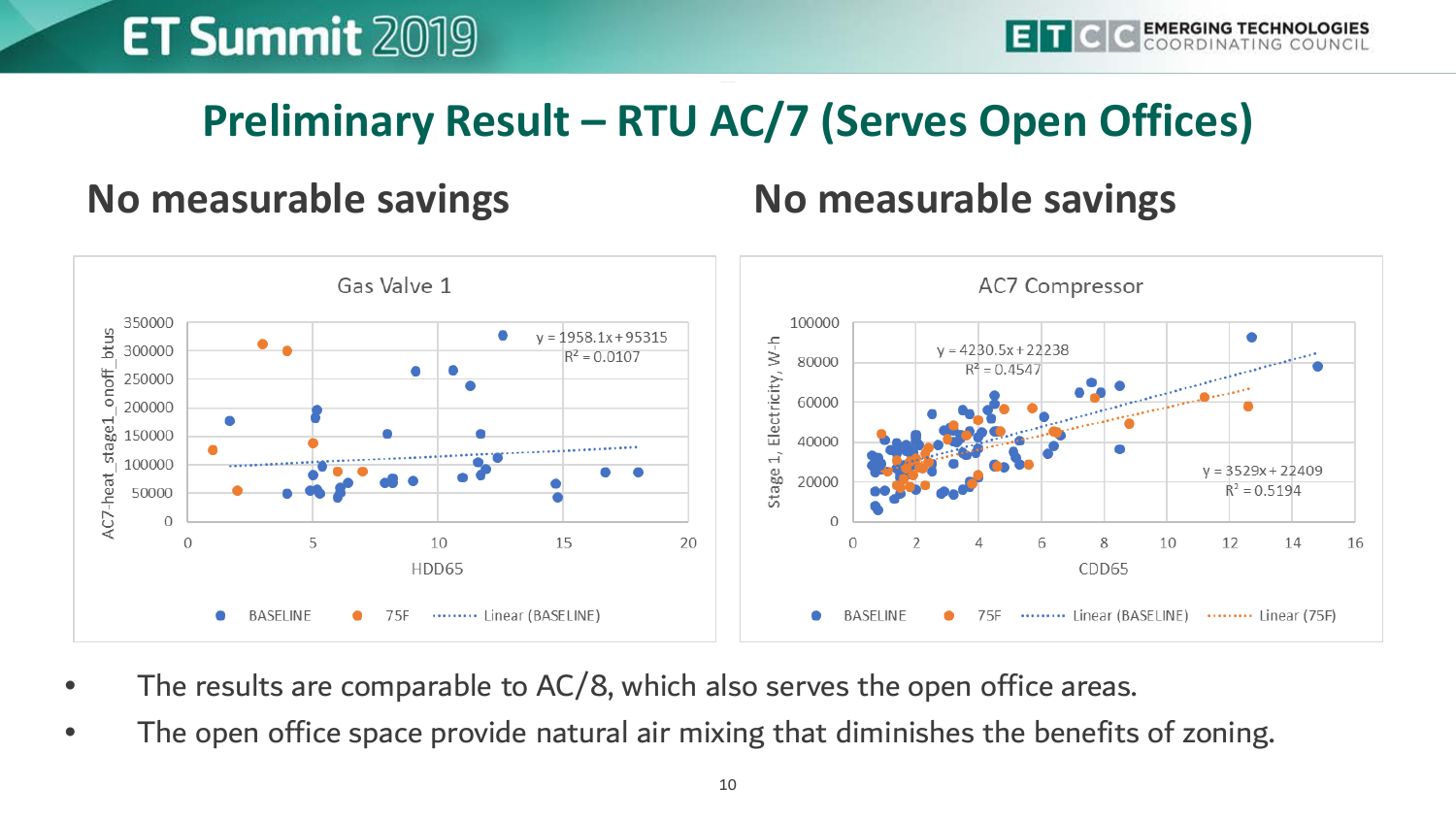

### **Preliminary Results**

- Occupants comfort improved with zone balancing based on feedback from the site Corporate Engineering Manager.
- The manager also appreciated the value of online dashboard in terms of verifying temperatures and historic data.
- *Upcoming project final report will include further discussion on simple payback calculation*
- The savings can be incrementally higher if DCV were to be implemented
- Nicor Gas ETP tested 75F zoning system on two RTUs in 2015/2016 heating season. The 12 zone RTU reduced natural gas consumption by 27% and 21 zone RTU reduced natural gas consumption by 25%.
- A simple payback tabular calculator to be developed for 75F zoning based on RTU size and # of zones. Previous Nicor Gas study showed higher RTU size and lower # of zones yielded favorable paybacks. Results of open office areas to be omitted from the tabular calculator.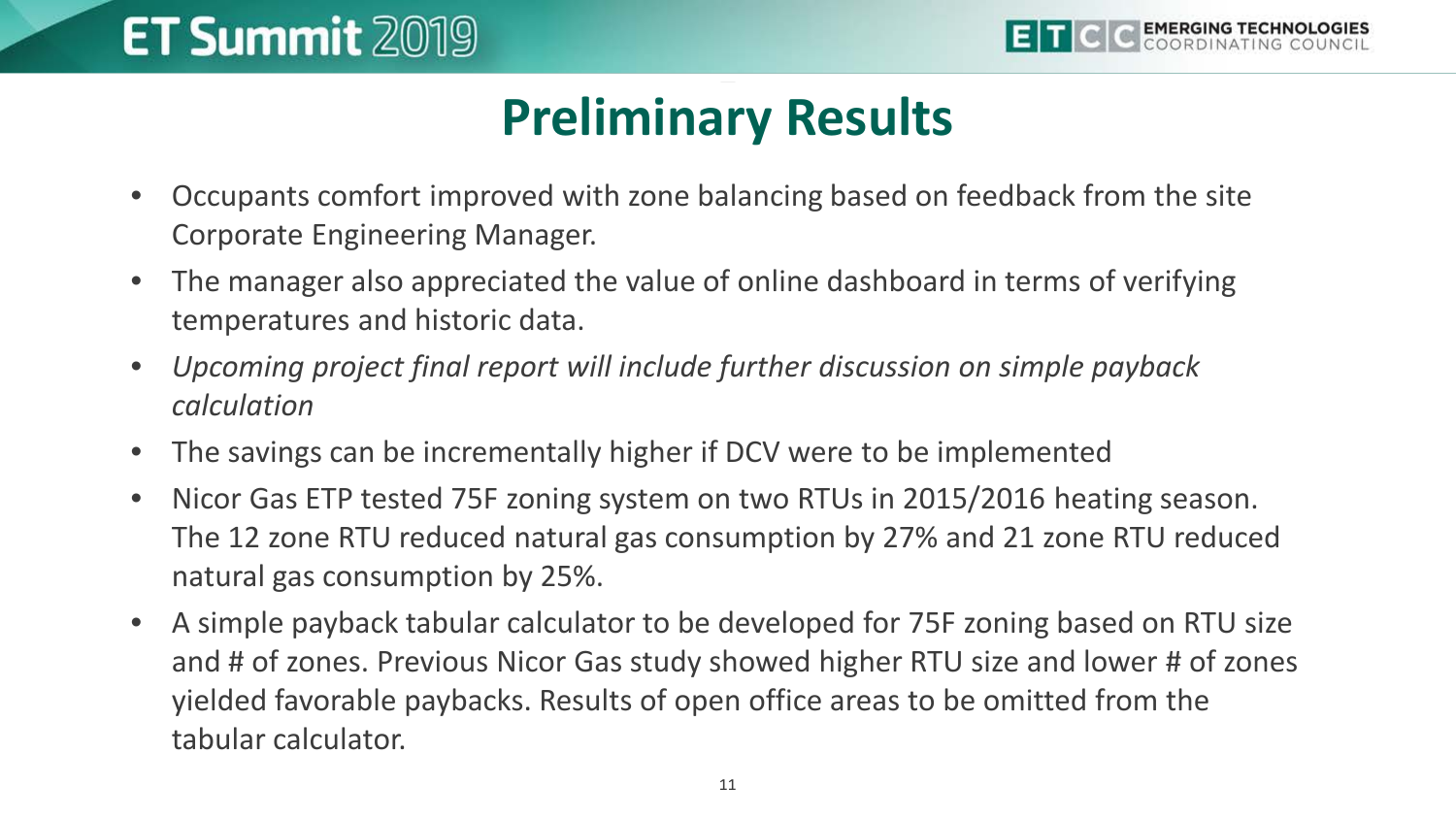

This project was funded by the California Emerging Technologies Program.